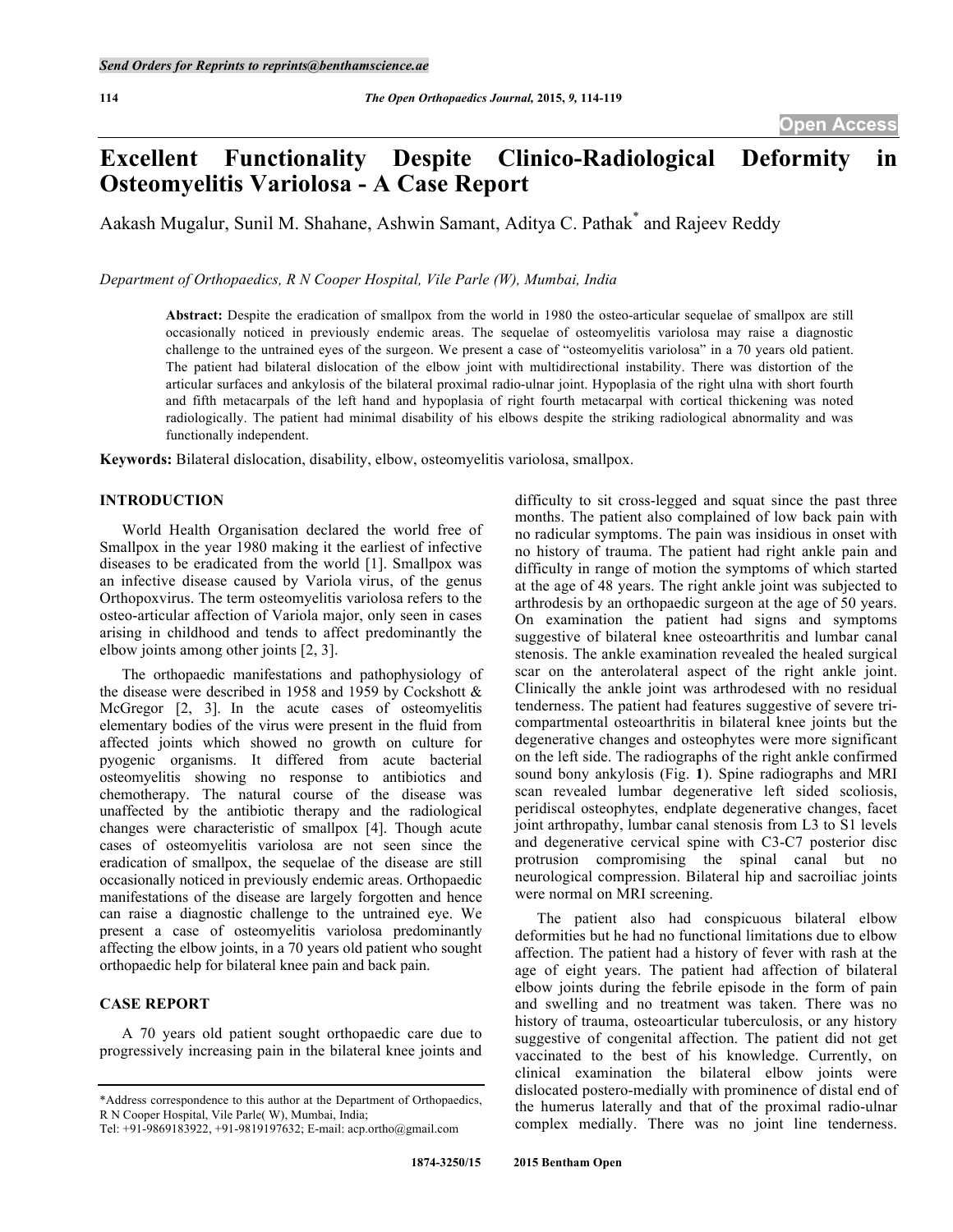

**Fig. (1).** Knee and ankle radiographs. **a** & **c**) Anteroposterior and lateral views of the right knee joint showing changes of osteoarthritis. **b** & **d**) Anteroposterior and lateral views of the left knee joint showing changes of osteoarthritis. The degenerative changes are more profound. **e**, **f**, **g**) Lateral, anteroposterior and mortise views of the right ankle showing bony ankylosis.

Healed puckered scars were presented on the posteromedial aspect of bilateral elbows. There was no ulnar nerve thickening. Wasting of muscles could not be commented upon due to bilateral affection. The fourth and fifth ray were shortened on the left hand. On the right side the arc of motion was 140 degrees from 30 degree of hyperextension to 110 degree of flexion. On the left side, there was flexion deformity of 30 degree with further flexion up to 110 degree. The pronation was restricted to 20 degree on the right side and 30 degree on the left side with the full range supination bilaterally up to 90 degree (Figs. **2**, **3**). All movements were pain-free throughout the possible range of motion. There was no distal neurovascular deficit. The bilateral shoulder, wrist and hand joints were normal on clinical examination. On clinical examination of the face, we observed deep pitted scars anterior to the pinna which could be due to the healing of the smallpox lesions. On radiographs bilateral posteromedial dislocation of elbow joints was observed. The articular surfaces were deformed and incongruent. There was fusion of the proximal radius and ulna bilaterally. Heterotopic calcification was observed in bilateral elbow joints. There was marked hypoplasia of the right ulna and short fourth and fifth metacarpals were observed in the left hand. The patient also had hypoplasia of right fourth metacarpal with cortical thickening (Fig. **4**). The complete hemogram, erythrocyte sedimentation rate, serum levels of calcium, phosphorus, alkaline phosphatase & uric acid were

within normal limits. Rheumatoid factor was negative. Screening renal and liver function tests were normal.

The patient was right hand dominant and was an automobile mechanic by occupation. Despite the striking clinical deformity and the radiological abnormalities, the patient had no complaints with respect to the bilateral elbow joints. The patient had minimal disability of the elbows despite the striking radiological appearance and was functionally independent. The patient was an automobile mechanic by occupation and was able to lift heavy weights until retirement from occupation.

## **DISCUSSION**

"Osteomyelitis variolosa" is a well-known viral infection of the bone and is often described as destructive, unpreventable and untreatable [5]. The World Health Organisation declared "Smallpox free - world" in the year 1980 [1]. Three decades have passed by since the eradication of the disease. Acute cases of osteomyelitis variolosa are not seen since the eradication. But none the less sequelae of the disease are still occasionally noticed in previously endemic areas especially after a recent trauma [6-8]. Studies by Cockshott *et al.* concluded that during an epidemic of smallpox, up to 0.5% of all patients and especially 2 to 5% of affected children could have long term osteoarticular sequelae [2, 3]. Though any bone or joint can be involved in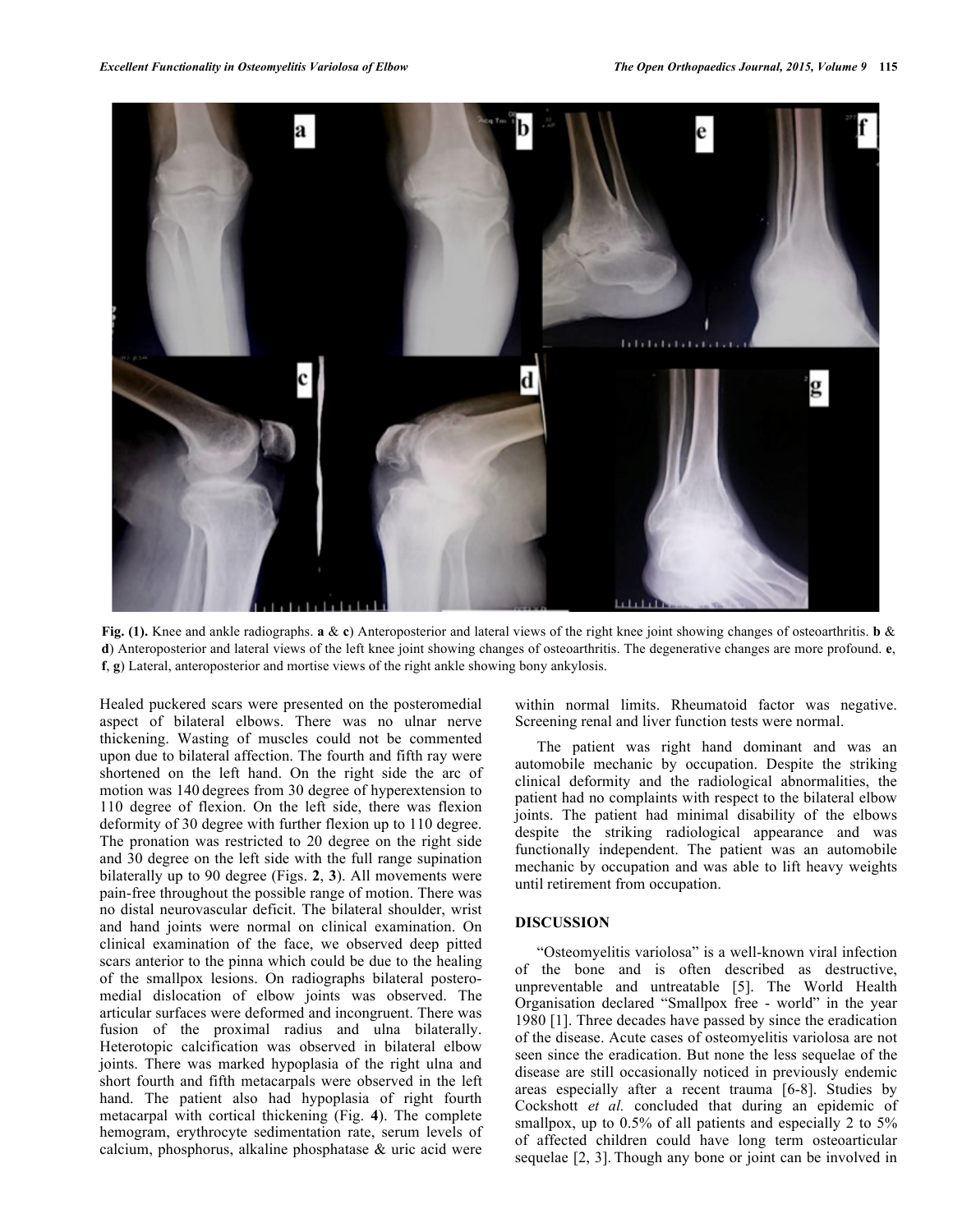

**Fig. (2).** Clinical photographs. **a**) Bilateral elbow joints as viewed anteriorly. **b**) Bilateral elbow joints with maximal flexion. The prominence of distal humerus and the proximal radio-ulnar complex can be noted on lateral and medial sides respectively. **c**) Limitation of pronation movement bilaterally. **d**) Near full range of supination. **e**) Puckered scars reminiscent of healed sinuses on the posteromedial aspect of elbow.

osteomyelitis variolosa, elbow joints are involved in about 80% of the cases, hands and wrists in 20 %, ankles and feet in 13%. Variolar involvement of the knees, hips, shoulders, skull, spine, thorax, or pelvis is considered to be rare [2, 3]. Though the exact reason behind involvement of the elbow joint is not known, one of the hypotheses is that high stresses in the elbow joint predispose it to localisation during the viraemia phase [2, 3]. Pathological foci in bones lead to destruction of the perimetaphyseal structures, epiphyseal separation and to bony changes in diaphysis [9]. The pathomechanism of joint destruction is attributed to the transverse metaphysitis [10], leading to the destruction and displacement of the epiphysis. Thereafter the displaced fragments were either resorbed or were in some cases extruded through the sinuses. Subsequent deformities could be the result of reparative ossification and distortion, cessation of the longitudinal growth of bones, probably due to destruction of the physeal growth plate [11].

In adults in the post eradication era the presenting complaints could be deformities, arthritis or instability. The spectrum of skeletal involvement is wide and varied. The bones may be irregular, sclerosed or thickened with disturbance in the longitudinal growth. The articular surfaces may be deformed leading to precocious osteoarthritis, the joints could be flail with subluxation of the articular surfaces or frank dislocation, or may present with frank ankylosis [6]. Elbow joints normally ended in ankylosis and ankle involvement resulted in hypermobility [4]. Bilateral affection of joints is a conspicuous feature of osteomyelitis variolosa and elbow joints are the most commonly affected joints. But

it can affect any joint but affects almost exclusively the appendicular skeleton.

Balaji [7] reported one such case in a 70-years-old woman with hypoplastic lateral femoral condyle of the right knee, patella baja, ankylosed right elbow, dislocated left elbow with multidirectional instability, short third and fourth metacarpals of the left hand, bilateral valgus deformity of ankle with destruction of talus. Arora *et al*. [6] & Singh [11] reported successful surgical treatment of distal humerus fracture in osteomyelitis variolosa. They concluded that the fractured bones tend to heal normally despite distortion of the medullary structure.

Our patient was treated by ankle arthrodesis for painful and symptomatic right ankle joint affection at a relatively young age. This could be suggestive of precocious ankle joint arthritis [4] secondary to osteomyelitis. However in the absence of details of the surgery and preoperative radiographs, it is difficult to comment whether ankle arthritis was secondary to variolar affection of the ankle which developed degenerative changes over the period of time. However, there was no history of trauma to the ankle or any neurological deficit in the lower limbs. But provided that it was secondary to the osteomyelitis variolosa, we can infer ankylosis is sound in cases of patients affected by osteomyelitis variolosa.

Though a proper history, appropriate clinical examination and radiology almost always help us to establish a diagnosis, we need to be aware of the some of the differential diagnoses. We need to rule out traumatic dislocation.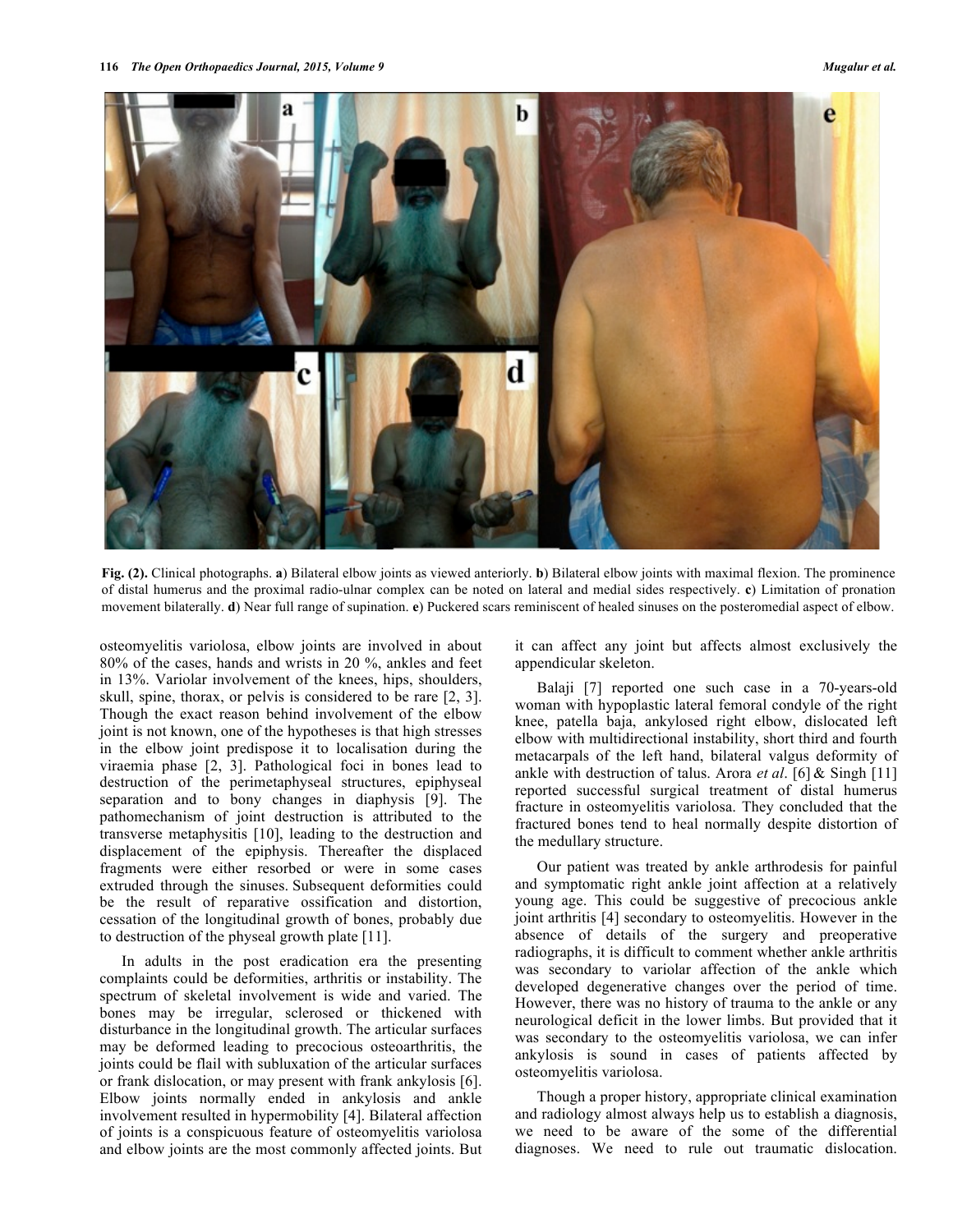

**Fig. (3).** Range of movement of elbow. **a**, **b**) Maximal extension and flexion of right elbow as noted in profile. Note hyperextension on extension view and prominence of distal end of humerus on flexion view. **c**, **d**) Maximal extension and flexion of left elbow as noted in profile.

Traumatic bilateral elbow dislocation is rare except in gymnasts [12]. Pyogenic arthritis is one of the differential diagnoses but bilateral involvement of the elbow with involvement of humerus, radius and ulna bilaterally is rare [8]. Bilateral elbow dislocation can also be observed in Larsen syndrome. But multiple congenital joint dislocations and facial abnormalities characteristic of Larsen syndrome are absent in smallpox. Absence of joint deformities before the onset of fever with rash and the lack of typical facial profile rules out Larsen syndrome [13]. Moreover, in smallpox the possible growth disorders have a varied layout. Other differential diagnoses include Achondroplasia [14], pseudohypothyroidism [14], sequelae of chronic burns at hands level [8, 9], Leprosy [8] and congenital dysplasias [8]. Most of them can be ruled out through a proper detailed history and clinico-radiological co-relation.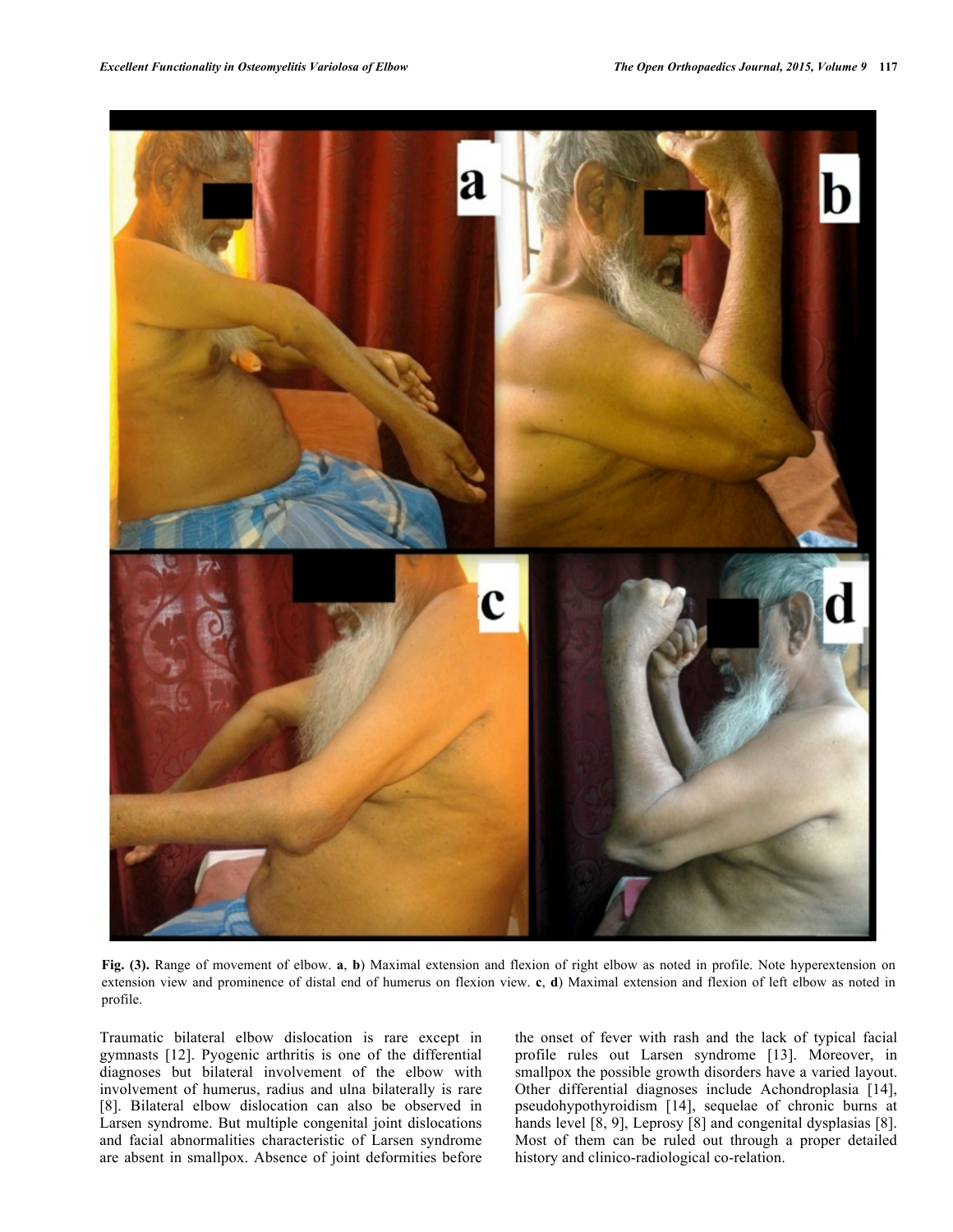

**Fig. (4).** Radiographs. **a**, **b**) Anteroposterior views of bilateral elbow joints showing dislocation of elbow joints and fusion of proximal radius and ulna. Also note heterotopic ossification. The right ulna is hypoplastic. **c**, **d**) Lateral views of right and left elbow in maximal possible extension. **e**, **f**) Lateral views of right and left elbows in maximal possible flexion. **g**) Short fourth and fifth metacarpals in the right hand. **h**) Hypoplasia of the fourth metacarpal in the left hand.

One of the surprising things is that the patient had excellent functionality despite the striking clinico-radiological appearance. The range of motion characteristic of normal elbow and radioulnar joints was preserved to a great extent despite the destruction of the normal anatomy. The patient was a mechanic by occupation and was able to lift heavy weights despite the altered elbow structure and multidirectional instability clinically. Till date, the patient is functionally independent and has no complaints with respect to bilateral elbow joints. This could be partly due to the excellent functional adaptation in children to disabilities as the patient was afflicted at the age of eight years. Cases of osteoarticular sequelae of smallpox may continue to rise occasionally in previously endemic areas till the generation of patients afflicted by smallpox pass on. It is valuable to know the clinico-radiological picture of an already eradicated disease which might avoid unnecessary workup of the patients.

# **CONCLUSION**

Cases of osteomyelitis variolosa will continue to torment the untrained eyes of surgeons until the generation of patients afflicted by smallpox pass on. It is essential to be aware of the clinical and radiological presentation of the sequelae in the post eradication era to prevent unnecessary investigations. Patients with osteomyelitis variolosa may often continue to have excellent functionality despite the clinico-radiological presentation. This may be partly due to the excellent functional adaptation over the period of time.

#### **CONFLICT OF INTEREST**

The authors confirm that this article content has no conflict of interest.

#### **ACKNOWLEDGEMENTS**

Declared none.

#### **REFERENCES**

- [1] Smallpox. Available at: http://www.who.int/mediacentre/factshee ts/smallpox/en/. Accessed December 4, 2006.
- [2] Cockshott P, MacGregor M. Osteomyelitis variolosa. Quart J Med 1958; 27: 369-87.